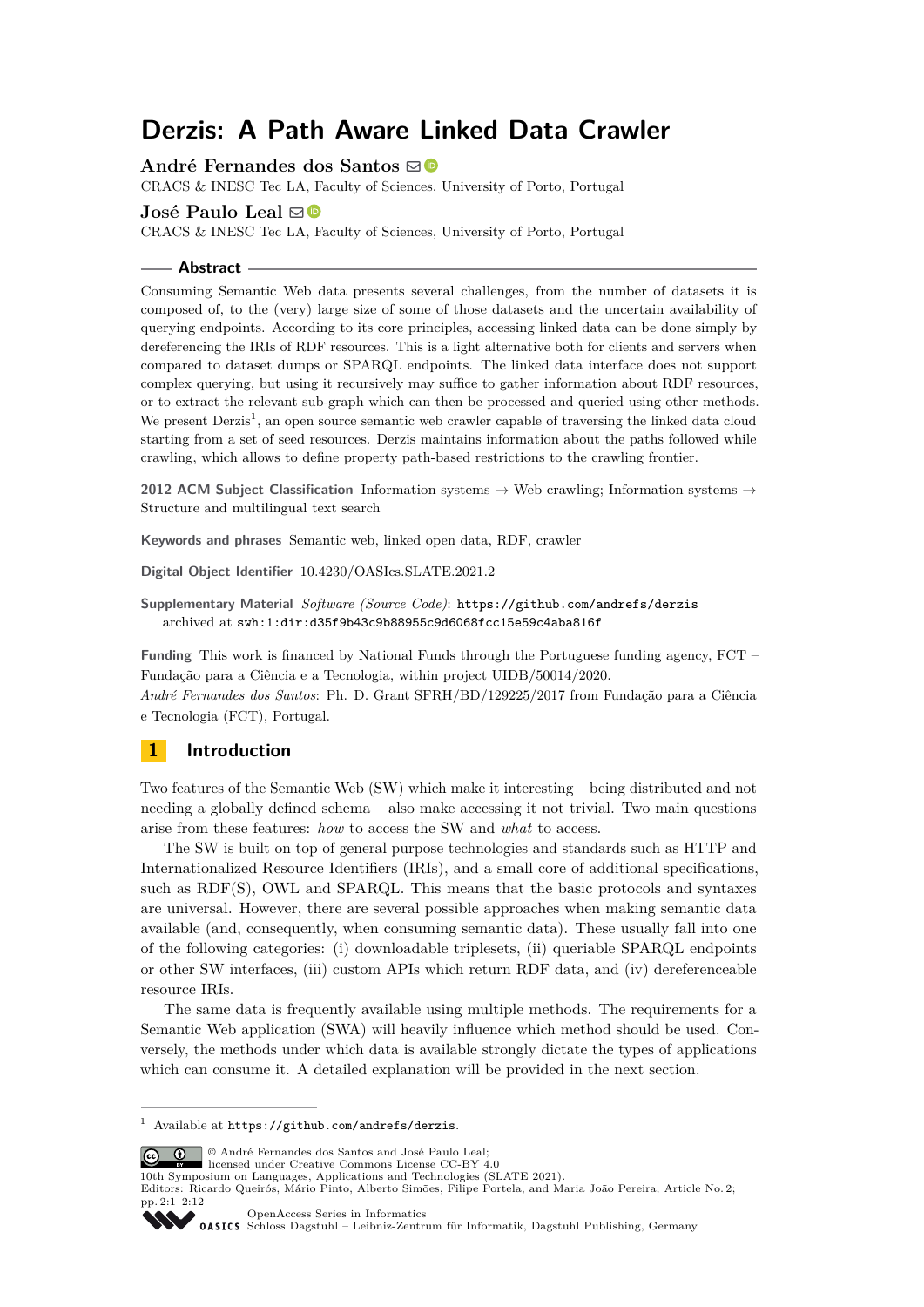#### **2:2 Derzis: A Path Aware Linked Data Crawler**

Dereferencing IRIs, also known as the linked data interface, or the *follow-your-nose* approach, can be used in applications which do not require complex querying support, but simply need to fetch information about a given set of resources. It allows fetching data which is up to date and does not require the resources needed to download and process large tripleset dumps. The level of detail can be increased or decreased by adjusting the depth of recursion, or by fine tuning which semantic links should be followed and which IRIs should be dereferenced. It can also be used as as preliminary step on a more complex pipeline, reducing a possibly very large semantic graph (composed of triples originating for many connected triplesets) to a sub-graph containing only the relevant data. This data can then be more easily manipulated and queried.

In this paper we present Derzis, an open source semantic web crawler which, given a set of seed resources, traverses the linked data cloud, following the semantic links extracted from the triples resulting from dereferencing IRIs. Parameters such as maximum depth and property path restrictions can be defined to limit the graph traversal.

This paper is structured as follows. In Section [2](#page-1-0) we cover concepts relevant to this work. Section [3](#page-3-0) describes and compares other semantic web crawlers and tools following a similar methodology. Our approach is detailed in Section [4,](#page-3-1) where we provide an example of the crawling algorithm and its formal definition. Section [5](#page-8-0) describes the system architecture. Section [6](#page-9-0) describes preliminary results obtained using Derzis. Sections [7](#page-10-0) and [8](#page-10-1) describe, respectively, future developments planned for Derzis and conclusions for this work.

# <span id="page-1-0"></span>**2 Background**

The origins of the Semantic Web as a research field can be traced back to the early 2000s, with specifications such as RDF [\[4\]](#page-10-2) and RDFS [\[17\]](#page-11-0) being published a little earlier. In a 2001 article in Scientific American [\[3\]](#page-10-3), Tim Berners-Lee et al. envisioned a web of semantically annotated data, intelligible to machines, in which automated agents could roam autonomously to perform tasks. Despite undeniable contributions to the fields of data sharing, discovery, integration and reuse, the semantic web as a research field has been the subject of much criticism, as compiled by Hogan [\[13\]](#page-11-1). The original vision is still far from fulfilled.

The history of this field can be split into three phases [\[12\]](#page-11-2): the ontology phase, the linked data phase and the knowledge graphs phase. In the beginning the focus was on developing formal ontologies with the goal of sharing and integrating data. Then the interest shifted to the publication of datasets linked through the reuse of IRIs. More recently, we have seen the industry become interested in semantic technologies, which led to the development of their own knowledge graphs, e.g. Google [\[22\]](#page-11-3), Microsoft [\[9\]](#page-11-4), Amazon [\[16\]](#page-11-5). In time, more open versions became available, e.g. Wikidata [\[24\]](#page-11-6) and DBpedia [\[18\]](#page-11-7). Nowadays, the semantic web is composed of artifacts inherited from these three phases: domain-specific and general scope ontologies, more shallow vocabularies, linked datasets and knowledge graphs.

Semantic Web Applications can access the semantic web in a number of ways. Choosing one method over another may severely limit what your application can do or how it operates. The same is to say that different applications will have different needs in what regards to consuming semantic data.

One way is to download the knowledge graphs in RDF format in advance. This requires the computational resources to deal with very large files, and the possibility of data becoming eventually outdated. Applications relying on queriable endpoints (usually SPARQL or Triple Pattern Fragments [\[23\]](#page-11-8)) avoid these shortcomings. However, they become dependent on servers which must be available and capable of responding to potentially complex queries.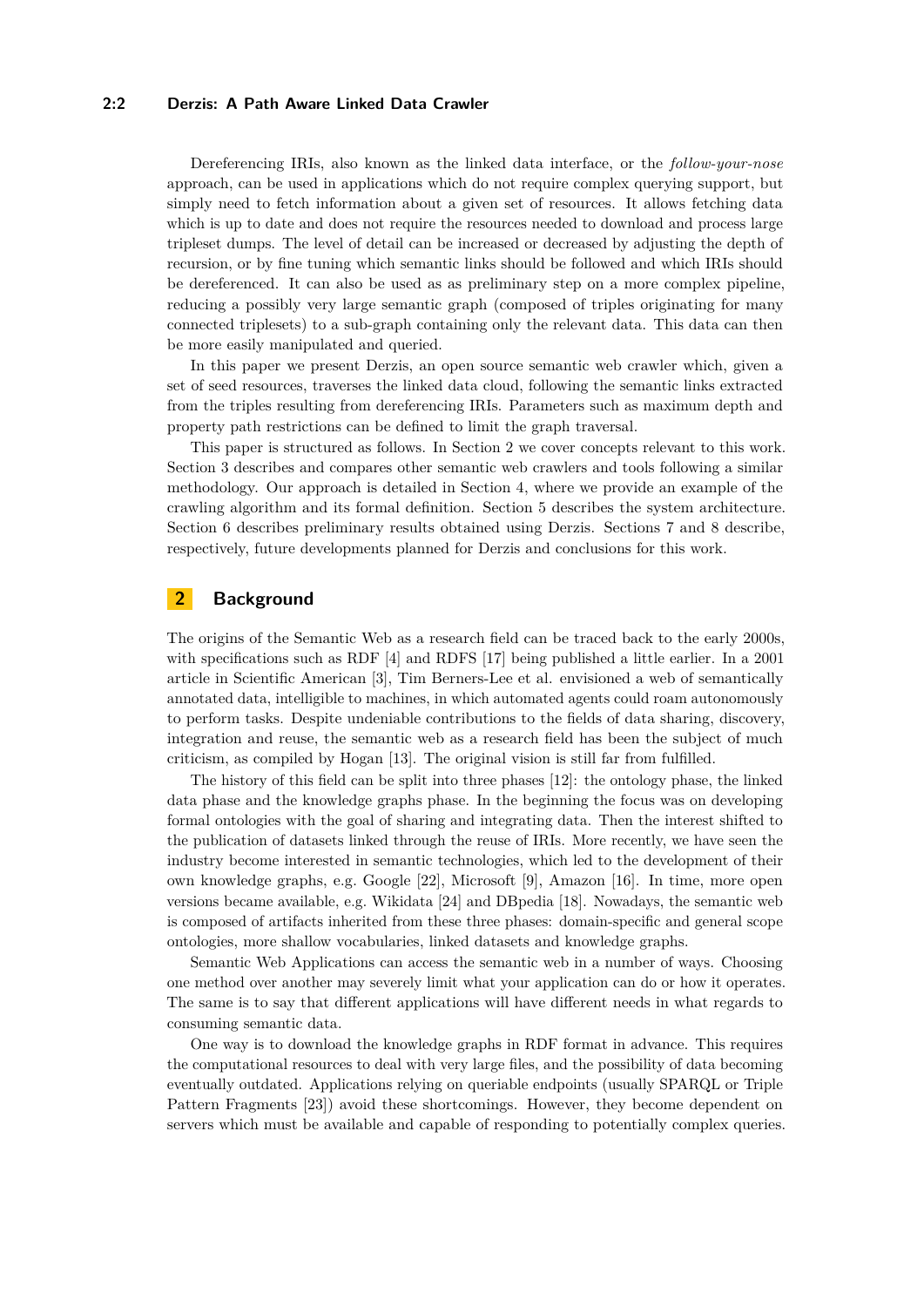#### **A. F. d. Santos and J. P. Leal 2:3**

Integrating information from different sources may be difficult. Custom APIs are similar, but present one additional disadvantage: they require applications to be even more tightly coupled with them, as the SWA must have built-in the knowledge of how to interact with that non-standard endpoint.

The methods previously described are all better suited for applications where the triplesets to be consumed are known beforehand, either because the triplesets need to be downloaded, their queriable endpoints must be known and integrated with each other, or because the applications need to understand the syntax of custom APIs.

The linked data interface (also known as the *follow-your-nose* approach [\[25\]](#page-11-9)) allows gathering data about a resource simply by dereferencing (i.e. performing an HTTP request to) its IRI, and parsing the resulting RDF content. This behavior is explicitly stated in the Linked Data principles [\[2\]](#page-10-4). This method is light for the servers, as there is no need of software to parse and perform complex queries, and can even be statically served. It is also light for the users as it prevents the need to deal with large files or outdated data, and can reasonably be expected to work more or less uniformly across domains.

A web crawler is a program capable of accessing HTML pages through their URIs, parsing them, extracting hyperlinks and recursively repeating the process [\[19\]](#page-11-10). These are typically used by search engines to index web page contents and calculate their relevance. To avoid having crawlers accessing unwanted parts of their sites, domains can indicate which URLs are off-limits by adding directives to their robots.txt file according to the Robots Exclusion Protocol [\[14\]](#page-11-11). The Crawl-Delay directive is commonly used to rate-limit crawlers performing multiple requests. Common crawling policies further specify which pages should be visited, when they should be re-visited, the frequency of the requests and the degree of parallelization of the crawler [\[5\]](#page-11-12).

An RDF resource is identified by an IRI. An RDF triple specifies a semantic link between two RDF resources (the subject and object of the triple) using another RDF resource (the predicate). Multiple RDF triples make an RDF graph, where the nodes are the subjects and objects of the triples, and the edges are the predicates<sup>[2](#page-2-0)</sup>. According to the Linked Data principles, accessing the IRI of an RDF resource should return an RDF representation of that resource  $-$  i.e. triples relevant to that resource's understanding. This usually means triples where the resource appears either as the subject or the object.

A semantic web crawler (SWC) is the application to the semantic web of the web crawler concept. It starts with the IRIs of RDF resources, and *dereferences* them – i.e. fetches the IRIs contents by performing HTTP requests. Instead of a simple HTML page, for each resource it expects in return an RDF document (which can also be an HTML page with RDFa metadata). This document contains triples representing semantic links between the resource and other nodes in the RDF graph. The SWC parses the RDF document and repeats the process for the new resources found. The crawling process can be limited in a number of ways, most commonly by defining which resources should be dereferenced and/or the maximum crawl depth.

<span id="page-2-0"></span><sup>2</sup> Actually, a resource appearing in the predicate position of a triple can be (and frequently is) used as the subject or object of another. This means that the edges of an RDF graph can simultaneously also be nodes.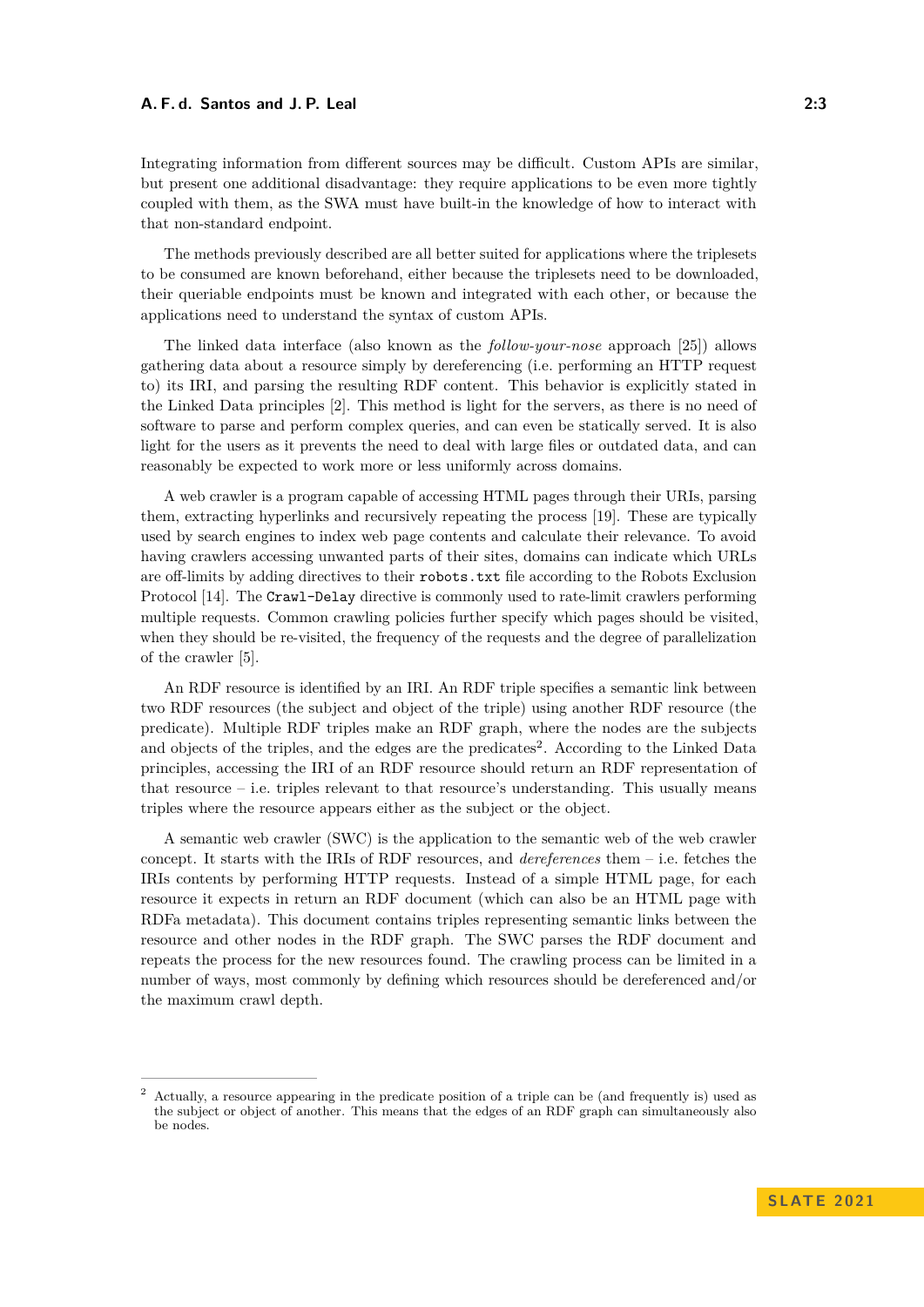#### **2:4 Derzis: A Path Aware Linked Data Crawler**

# <span id="page-3-0"></span>**3 Related Work**

There are several semantic web crawlers described in the literature, some of which are publicly available. Their core functionality is similar: following links in the semantic web. However, they differ in more specific features, such as sorting what should be crawled first (e.g. depthfirst or breadth-first), white or black-listing resources to be dereferenced, understanding basic RDFS and OWL properties (also referred to as RDFS-Plus [\[7\]](#page-11-13)) or using domain knowledge to inform the crawl process. Next we present a brief description of notable examples of SWCs. A comparison of their features can be found in Table [1.](#page-4-0)

Crawler-LD is a semantic web crawler designed to help linked data publishers finding vocabulary terms which can be interlinked with their own data [\[20\]](#page-11-14). Given an initial set *T* of terms, for each Crawler-LD searches the DataHub catalogue of Linked Data triplesets searching terms which are directly or transitively related to it either by sub-classing or using properties such as owl:sameAs or owl:equivalentClass. Freire and Silva (2020) describe a crawler which is initialized with knowledge of the domain in which it is used [\[10\]](#page-11-15). This knowledge is then used to decide which resources and triples to follow and which ones to ignore. Similarly, Bedi et al. (2012) describe a semantic focused crawler which is also enriched with domain knowledge [\[1\]](#page-10-5). In this case, semantic distance metrics between the crawled resources and the ones in the domain knowledge are used to prioritize the crawl list. LDSpider is a generic crawler for linked data [\[15\]](#page-11-16) which is able to handle a large number of formats, perform breadth-first or depth-first crawls, include schema information and limit the set of properties which are followed, or the prefix of resources crawled, or their maximum depth. In KRaider [\[6\]](#page-11-17), the maximum resource depth cut-off ignores the properties owl: sameAs, owl:equivalentClass and owl:equivalentProperty. Squirrel [\[21\]](#page-11-18) is a distributed crawler capable of handling RDF formats, compressed files, HTML with RDFa or Microformats, SPARQL endpoints and CKAN addresses. Crawl priority can be defined based on the IP or domain of the resources.

Hartig and Pirrò have proposed a formal foundation to extend to SPARQL that leverages property paths and allows coupling navigation at the data level with navigation on the Web graph [\[11\]](#page-11-19). S-Paths [\[8\]](#page-11-20) is a linked data browser which supports different representations for data. It relies on path characteristics to aggregate data and determine the best view for the results.

Our solution, Derzis, is capable of reducing the size of the graph being crawled without requiring previous domain knowledge. This is achieved by limiting the number of distinct properties in each crawl path. As a result, Derzis focuses on the triples and path expected to contain more relevant information regarding the seed resources.

# <span id="page-3-1"></span>**4 Approach**

The goal of this work was the development of a semantic web crawler capable of recursively extracting information from a set of semantic resources. This SWC should allow reducing a large graph to a smaller sub-graph containing the most relevant data regarding the seed resources. The main use case for this is the implementation of graph-based semantic measures. Due to their algorithmic complexity, such measures are impractical to implement in large knowledge graphs, and as such would benefit from the ability of reducing said graphs to more manageable sizes. The base algorithm of this crawler should prove useful in other applications in which there is the need to focus on the relevant parts of a larger graph, e.g. a semantic browser capable of inferring which information should be displayed.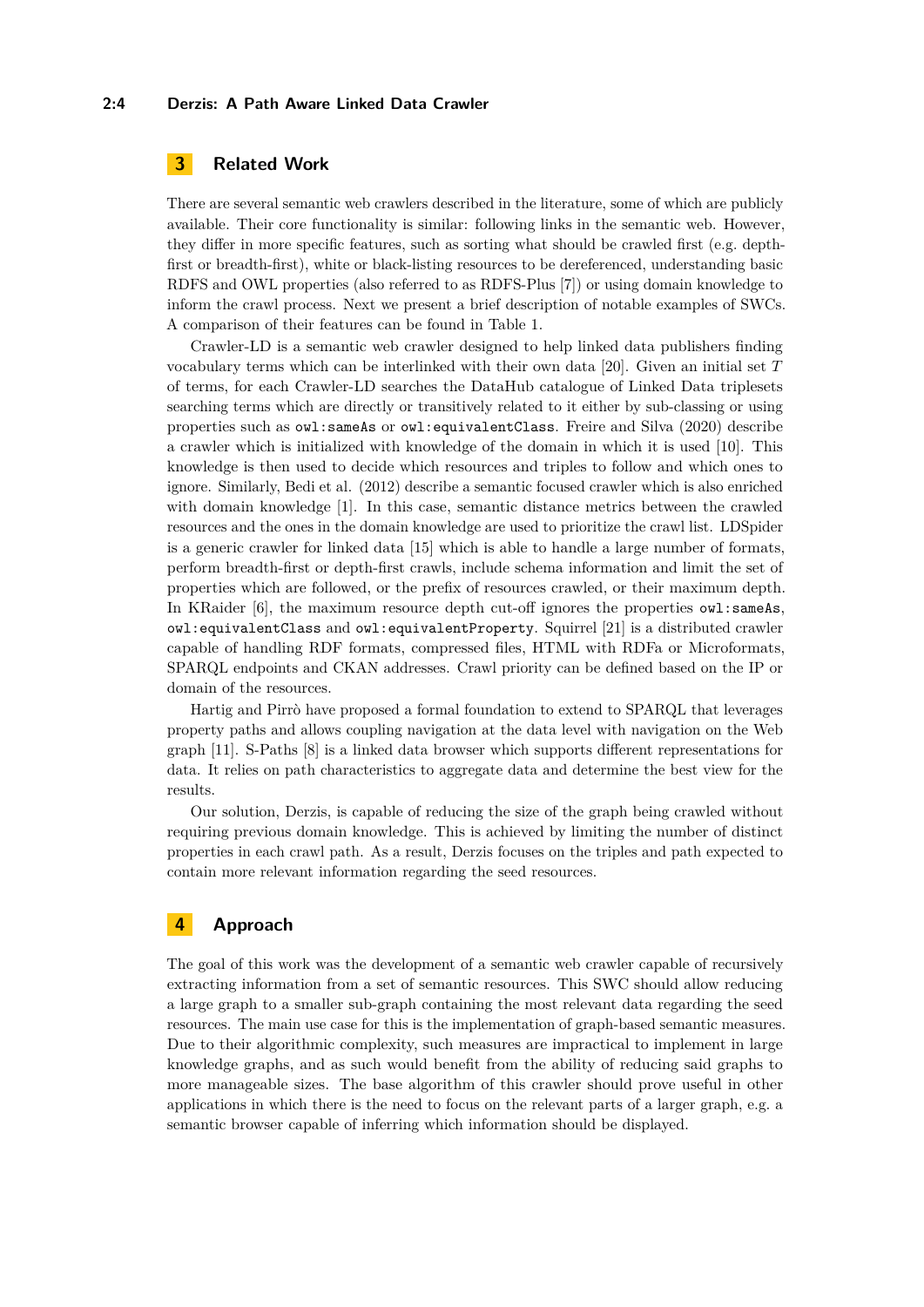#### **A. F. d. Santos and J. P. Leal 2:5**

| Crawler                                                                                           | Publicly<br>available | Distributed<br>/ parallel                                                      | Crawl<br>priority | robots.txt<br>compliant | <b>RDFS-Plus</b> | Domain<br>knowledge | Crawl<br>limits |
|---------------------------------------------------------------------------------------------------|-----------------------|--------------------------------------------------------------------------------|-------------------|-------------------------|------------------|---------------------|-----------------|
| $Crawler-LD$                                                                                      | ×                     |                                                                                |                   |                         | ✓                |                     |                 |
| Freire and Silva                                                                                  | ×                     |                                                                                |                   |                         |                  | ✓                   |                 |
| Bedi et al.                                                                                       | ×                     |                                                                                | c                 |                         |                  | ✓                   |                 |
| LDSpider                                                                                          | V                     | V                                                                              | e                 | V                       | x                | ✓                   | 134             |
| KRaider                                                                                           | ×                     | ✓                                                                              | $\rm d$           |                         | ✓                | ✓                   | 1               |
| Squirrel                                                                                          | V                     | ✓                                                                              | ab                | V                       | ×                | x                   | 12              |
| Crawl priority:<br>ΙP<br>(a)<br>Pay-level domain<br>(b)<br>Domain knowledge<br>(c)<br>FIFO<br>(d) | (1)<br>(2)<br>(3)     | Crawl limits:<br>Maximum depth<br>Black and white lists<br>Properties followed |                   |                         |                  |                     |                 |
| (e) Breadth or depth-first                                                                        | (4)                   | Resources prefix                                                               |                   |                         |                  |                     |                 |

<span id="page-4-0"></span>**Table 1** Comparison of semantic web crawlers features.

<span id="page-4-9"></span><span id="page-4-8"></span><span id="page-4-7"></span><span id="page-4-6"></span><span id="page-4-5"></span><span id="page-4-4"></span><span id="page-4-3"></span><span id="page-4-2"></span><span id="page-4-1"></span>This crawler was developed with the following design goals:

- **1.** recursively dereference RDF graph nodes (subjects and objects),
- **2.** crawl limits based on property path restrictions,
- **3.** parallel and distributed crawling,
- **4.** compliance with robots.txt rules.

Next we describe the strategies used to reduce the crawled graph size. Then we present an example of the crawling process with a detailed step-by-step description of the sequence of events that take place. After that we provide a formal definition of the crawling algorithm.

# **4.1 Reducing the crawled graph**

To ensure that priority is given to the relevant parts of the original graph, several strategies are used, which are described next.

- **Triples where a resource appears as predicate are discarded.** Imagine an RDF property ex:hasColor which allows specifying the color of a resource, e.g. ex:Sky ex:hasColor ex:Blue. If ex:hasColor was passed to Derzis as a seed resource, it should find relevant triples which characterize it such as ex:hasColor rdf:type rdf:Property, ex:hasColor rdf:subPropertyOf ex:hasPhysicalProperty and ex:colorOf owl:inverseOf ex:hasColor. These triples are *describing* the property. However, triples such as ex:Snow ex:hasColor ex:White or ex:Grass ex:hasColor ex:Green are not describing ex:hasColor, they are *using* it to describe the other resources. For this reason, when dereferencing a resource, triples where it is used as the predicate are discarded.
- **Crawling follows only subject and object resources.** Imagine an RDF resource ex:Einstein. Suppose that, when dereferencing it, we obtain the triples ex:Einsten ex:wonAward ex:NobelPrize and ex:Einstein ex:bornIn ex:Ulm. Recursively dereferencing the properties  $ex:$ wonAward and  $ex:$ bornIn would gather data about these properties. This is arguably less relevant for describing the resource ex:Einstein than dereferencing the resources it is related to, in this case, ex:NobelPrize and ex:Ulm.
- **Crawling can be limited to paths containing a maximum number of distinct properties.** Homogeneous paths between resources are more likely to represent implicit hierarchy or a meaningful chain of connections than heterogeneous ones.
- **Maximum crawling depth can be defined.** Resources too far away from the seed resources are less relevant than those which are closest.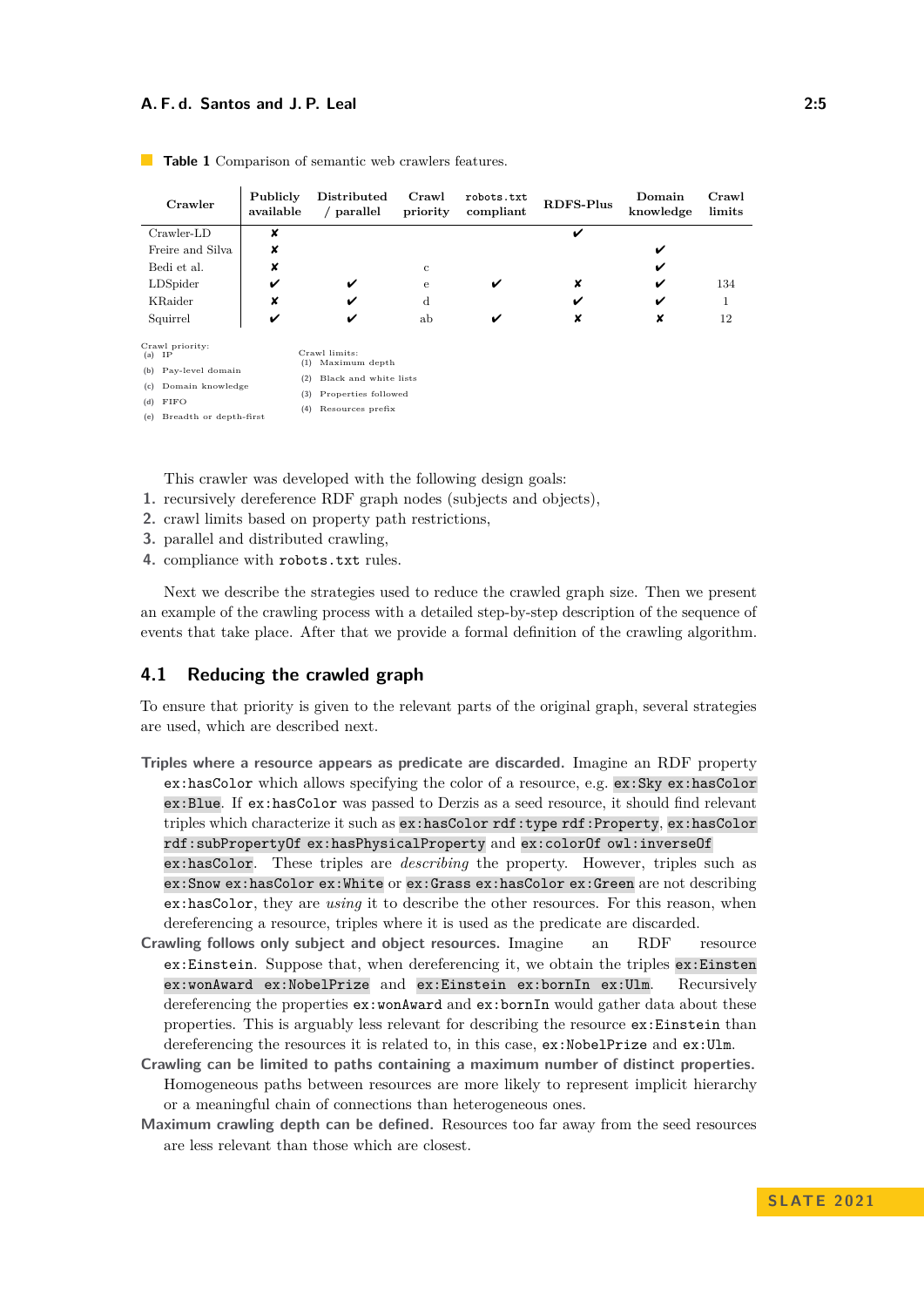### **2:6 Derzis: A Path Aware Linked Data Crawler**

# **4.2 Crawling example**

The IRI <http://dbpedia.org/resource/Mozzarella> is the identifier for Mozzarella cheese on DBpedia. Next we describe step by step an example of the crawling process of Derzis, using this IRI as the only seed. We will limit the crawling to paths with a maximum depth (maxPathDepth) of 4 and no more than 2 distinct properties (maxPathProps). Figure [1](#page-6-0) displays the graph being built by the crawling process. Table [2](#page-6-1) presents the triplesets found when dereferencing each resource IRI. For clarity purposes, the triplesets have been truncated and displayed in Turtle format. Additionally, we omit several operations related with job distribution, database housekeeping and request rate-limiting. We also implicitly assume the following prefix definitions:

```
@prefix dbr: <http://dbpedia.org/resource/>
@prefix dbp: <http://dbpedia.org/property/>
@prefix dbo: <http://dbpedia.org/ontology/>
@prefix rdf: <http://www.w3.org/1999/02/22-rdf-syntax-ns#>
@prefix owl: <http://www.w3.org/2002/07/owl#>
```
- **1.** The seed IRI <http://dbpedia.org/resource/Mozzarella> is added to Derzis as a seed Resource. This triggers the creation of a Path, containing one single node (dbr:Mozzarell), and no predicates.
- **2.** The seed resource is then dereferenced. All the triples in which dbr:Mozzarella is either the subject or object are added to Derzis. The triple dbr:Calzone dbo:ingredient dbr:Mozzarella will lead to the extension of the path. This new path will have dbr:Mozzarella as its seed, dbr:Calzone as its head, no other nodes and dbo:ingredient as the only predicate.
- **3.** The process continues with the dereferentiation of dbr:Calzone. The resulting triples will give origin to two new paths. One starts in dbr:Mozzarella and reaches dbr:Salami, with a total length of 3 nodes and a single predicate  $(dbo:ingredient)$ . Another starts also in dbr:Mozzarella but leads to dbr:Pizza, also with a length of 3 but containing 2 predicates already: dbo:ingredient and dbo:hasVariant.
- **4.** Dereferencing dbr:Salami will extend the previous path leading here, adding one more predicate (rdf:type) and one more node (owl:Thing). This new path has reached the maximum number of nodes and distinct predicates. It is marked as finished and, consequently, owl:Thing is not dereferenced.
- **5.** The path leading to dbr:Pizza is already maxed out on the number of predicates. This means that it can only be extended with triples in which the predicate is either dbo:ingredient or dbo:hasVariant. From the triples obtained from dereferencing dbr:Pizza, dbr:Pizza dbp:country dbr:Italy and dbr:Neapolitan\_pizza dbp:type dbr:Pizza are ignored. It is extended to dbr:Tomato\_sauce and dbr:Panzerotti. Both paths have now also reached the maximum length. They are marked as finished, and these resources are not dereferenced.
- **6.** At this point, there are no more active paths. The crawling process finishes and the crawled graph can be exported.

# **4.3 Crawling algorithm**

Given a set *R* of seed RDF resources, their linked data graph *G<sup>R</sup>* is the graph obtained by collecting all the triples obtained by dereferencing each resource in R, and recursively applying the same to each resource included in those triples. This potentially results on a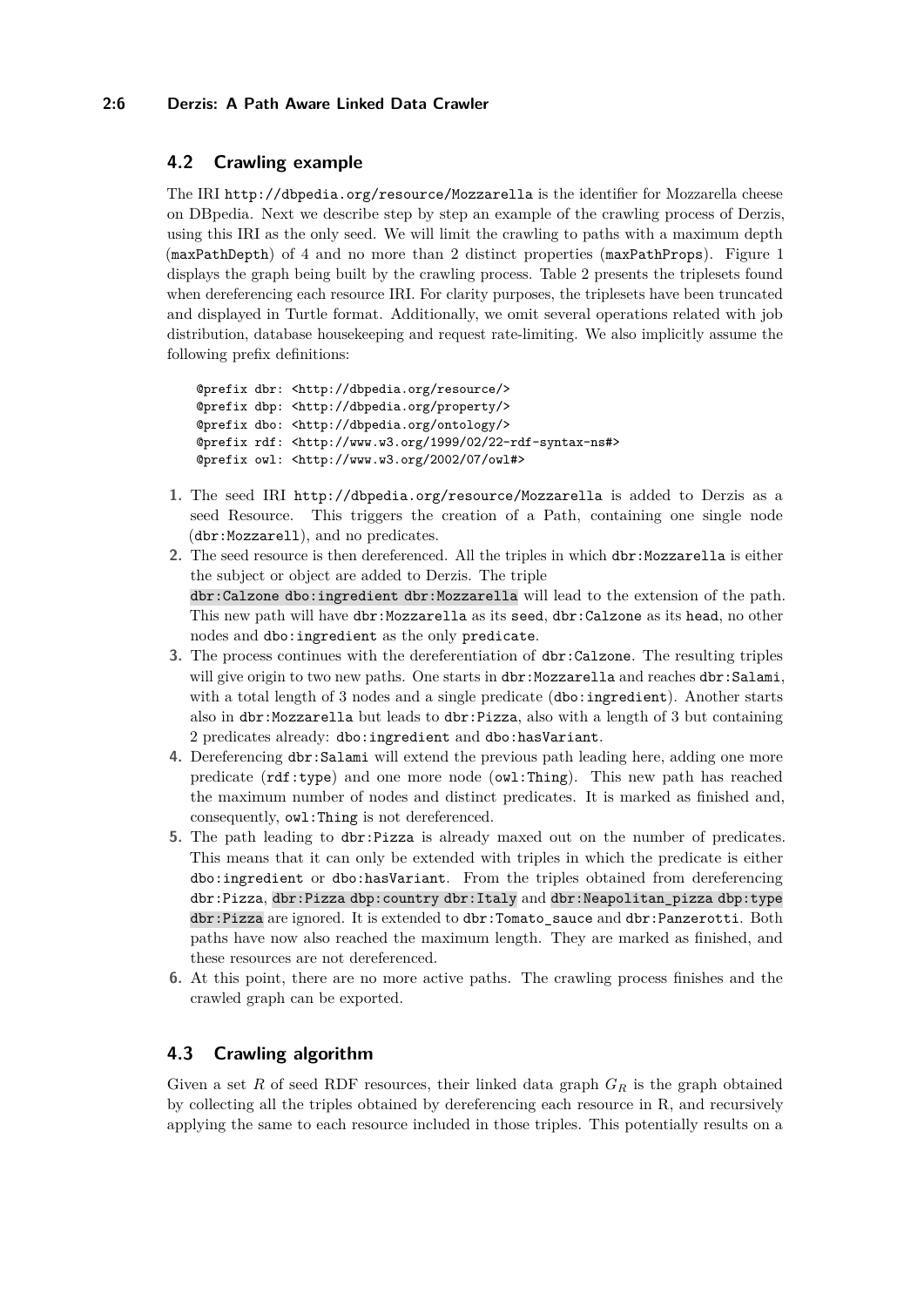<span id="page-6-0"></span>

**Figure 1** Example of the graph built while crawling.

<span id="page-6-1"></span>**Table 2** Contents of resources IRIs.



very large graph (maybe even the whole Linked Data cloud, given its connected nature). We can ignore the properties characterization and classification by dereferencing only the nodes of the graph (subjects and objects of triples). The size of the resulting graph can be further reduced by considering a set of path restrictions *PR* which determine, for each new node discovered, whether it should be followed (dereferenced) or not. Then *RGR,PR* is the sub-graph of *G<sup>R</sup>* obtained by traversing it while applying the path restrictions *PR*. Figure [2](#page-7-0) presents a simplified view of the semantic web, with a pair of seed resources (A and B), the linked data graph for A and B (i), the graph reduced by path restrictions (ii), and a disconnected part of the semantic web, unreachable by recursively following links starting from A and B (iii).

Path restrictions require Derzis to maintain information regarding each path being followed during the crawling process: its origin (seed resource), current head (latest resource appended), the total length and total number of distinct properties.

 $RG_{R,PR}$  is built iteratively. It is initialized with a set of paths P containing a path for each seed resource. Algorithm [1](#page-7-1) presents a simplified pseudocode version of Derzis main behavior (the actual code has small differences mostly regarding optimization of the distributed work). Initially, a path is created for each seed resource. Then, in each iteration, each resource *p<sup>h</sup>ead* which is the head of an active path is dereferenced and marked as *visited*. For each resulting RDF triple, the property and node (either the subject or object, depending on the inverse position occupied by  $p_{head}$  are added to  $p$  to create a new path  $p'$ . If the path restrictions ( $maxPathLength$  and  $maxPathProps$ ) are not met,  $p'$  is dropped. Is there is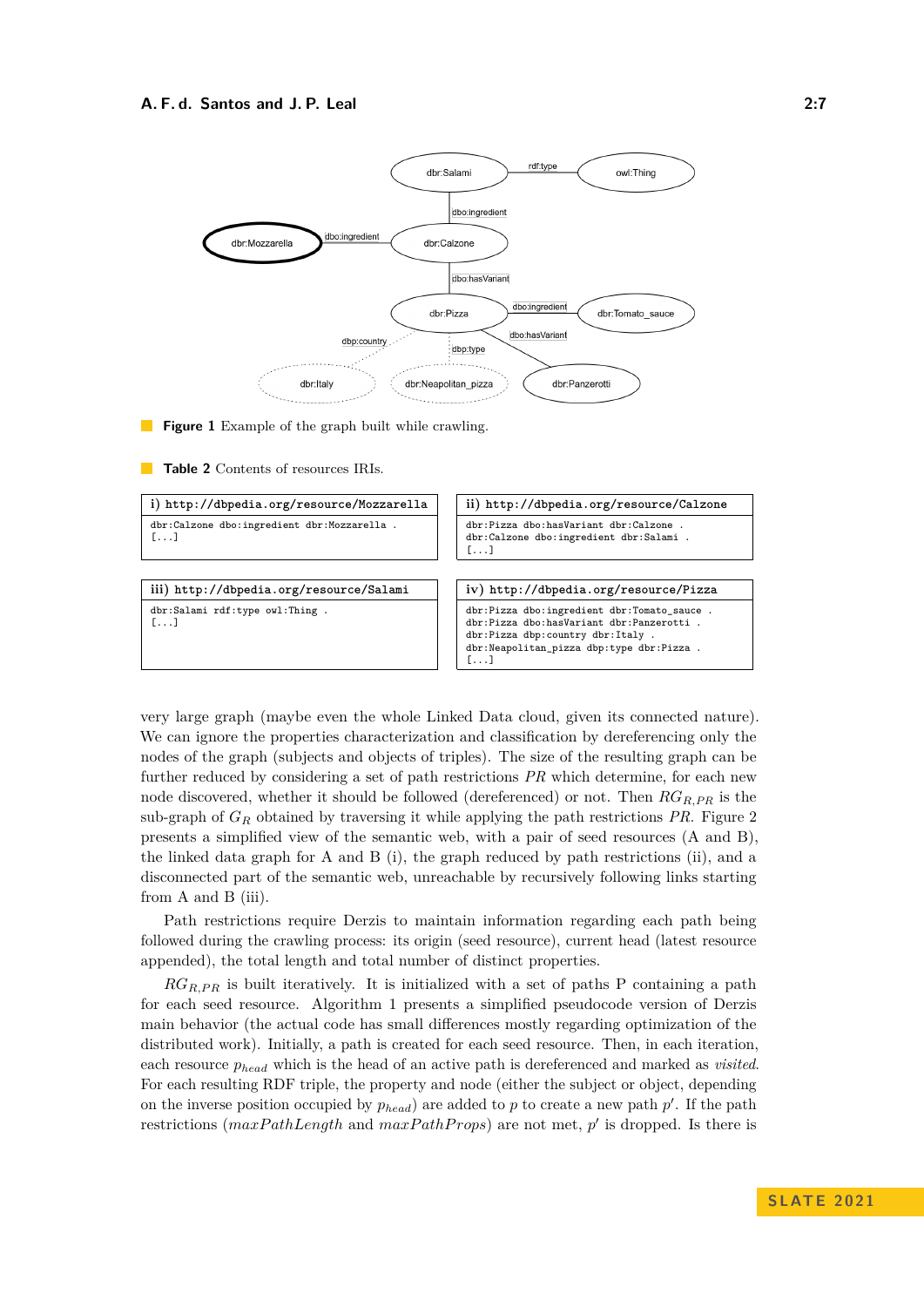<span id="page-7-0"></span>

**Figure 2** The semantic web and restricted linked data graph of resources A and B.

already a similar path (built with the same properties (or a subset), and with the same or shorter length),  $p'$  is dropped. If the resource at the head of the new path  $p'$  has already been visited by Derzis, the path is extended using cached information until an unvisited head is reached. The process ends when no more active paths exist. At this point, Derzis can export the restricted graph in RDF format.

<span id="page-7-1"></span>**Algorithm 1** BUILD $RG(P)$ .

```
global maxP athLength, maxP athP rops
global Rvisited
P' \leftarrow \varnothingR \leftarrow \{p_{head} : p \in P \land p \text{ is active}\}if R = \emptysetthen return
for each p_{head} \in Rdo
         f(\text{triples} \leftarrow \text{degree(}p_{\text{head}})\begin{array}{c} \hline \ \ \hline \ \ \end{array}
           R_{visited} \leftarrow R_{visited} \cup p_{head}
              do
                    \textbf{if } p_{\text{length}} \geq \text{maxPathLength} \vee \text{prop} \notin p \wedge |p_{\text{props}}| \geq \text{maxPathProps}\begin{array}{c} \hline \end{array}\begin{bmatrix} \phantom{-} \end{bmatrix}then break
                       p' \leftarrow p \cup \{prop, node\}if \exists q : q_{seed} = p'_{seed} \land q : q_{head} = p'_{head} \land q_{props} \subseteq p'_{props}then break
                       if p'_{head} \in R_{visited}then ADDEXISTINGHEAD(p')P' \leftarrow P' \cup p'\leftarrow finished
BUILDRG(P')
```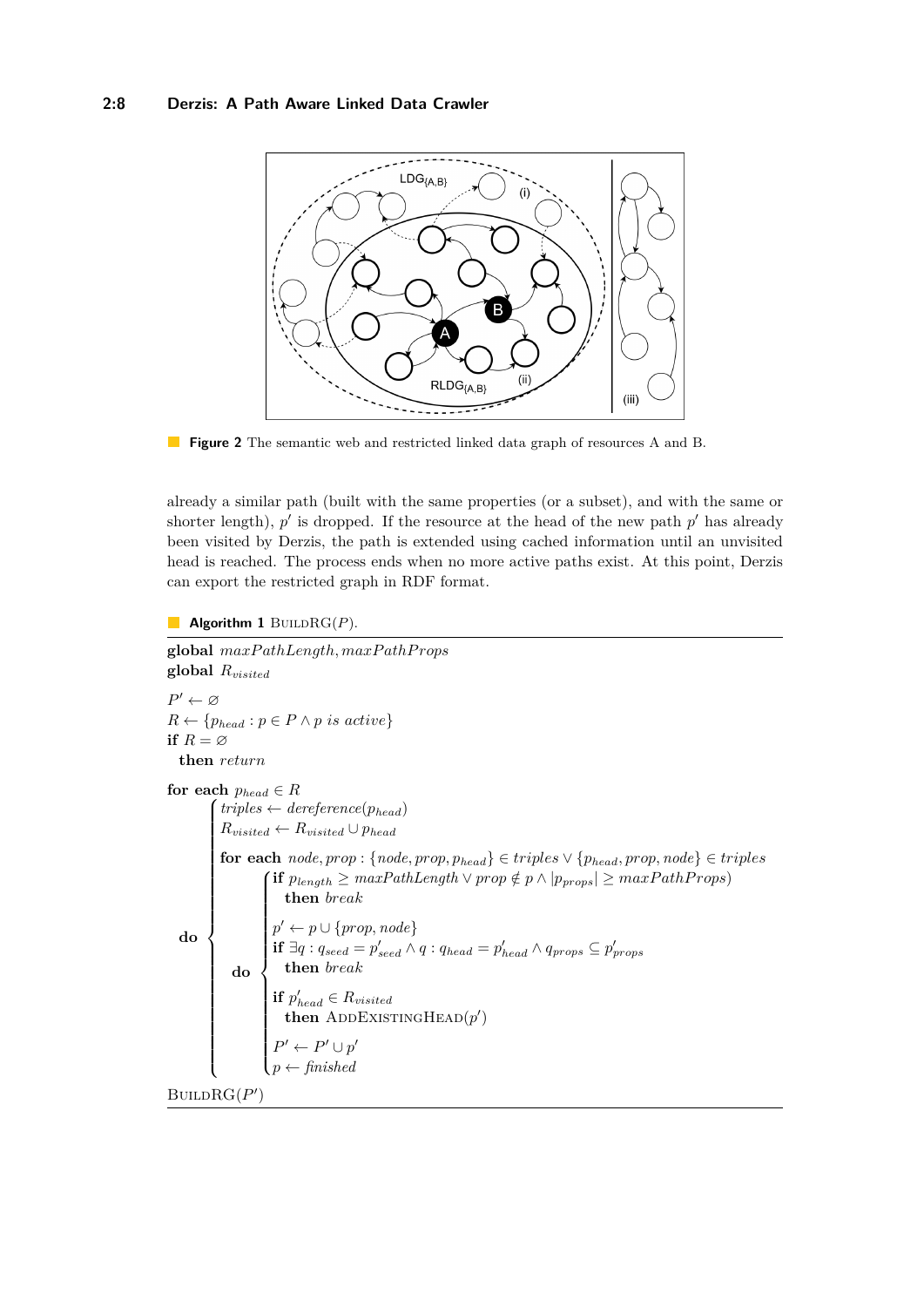# <span id="page-8-0"></span>**5 System architecture**

The Derzis tool is built around two main components: the Manager and a pool of Workers. Figure [3](#page-8-1) provides a visual representation of Derzis architecture. The Manager is responsible for accessing the database (Figure [3.](#page-8-1)5), decides what should be crawled next and distributes jobs to the workers (Figure [3.](#page-8-1)2). Workers handle the tasks of retrieving domain robots.txt files and resource IRI contents (Figure [3.](#page-8-1)3). Both components were written in Node.js; they coordinate with each other exchanging messages over Redis, and the data is persisted on a MongoDB instance. The manager, each of the workers, the database and Redis can all be distributed across different machines.

<span id="page-8-1"></span>

**Figure 3** UML Communication diagram of the system architecture.

### **5.1 Worker**

A Worker is an autonomous process which communicates with the Manager over Redis. When it starts, it sends to a configurable channel a message stating the type and number of jobs it is capable of handling (Figure [3.](#page-8-1)1). This is repeated periodically. Currently these jobs can be either trying to retrieve the robots.txt of a domain or dereferencing unvisited resources of a domain. By default, a Worker accepts a maximum of 10 simultaneous robots.txt checks and 10 domains with batches of 10 resources each to be dereferenced.

The Worker handles these jobs asynchronously. For each domain, it dereferences each resource sequentially (Figure [3.](#page-8-1)3), first checking whether the robots.txt allows it and what the rate limit is. In the HTTP request that fetches the resource, the Accept header is set to allow several RDF mime types; frequently, however, servers do not comply. In these cases, the Worker checks the Link response header in search of alternative URLs (or, if the returned content is HTML, the <link> tags). If the Content-Type is still unrecognised an error is raised. The results of each robots.txt check and resource dereference are sent back to the Manager also via Redis (Figure [3.](#page-8-1)4).

# **5.2 Manager**

The Manager starts by posting a message in Redis asking for any Workers listening to report their availability to perform jobs. Anytime it receives an availability message, it retrieves from the database the appropriate number of domains needing their robots.txt to be retrieved or resources to be dereferenced. When these jobs are sent to the worker, the Manager marks them with the Worker identifier, making sure that a domain is only worked on by one Worker at a time (preventing multiple concurrent requests to the same domain), and starts a timer for that job. If the Worker does not reply before the timer expires, the domain is reset and made available for other workers.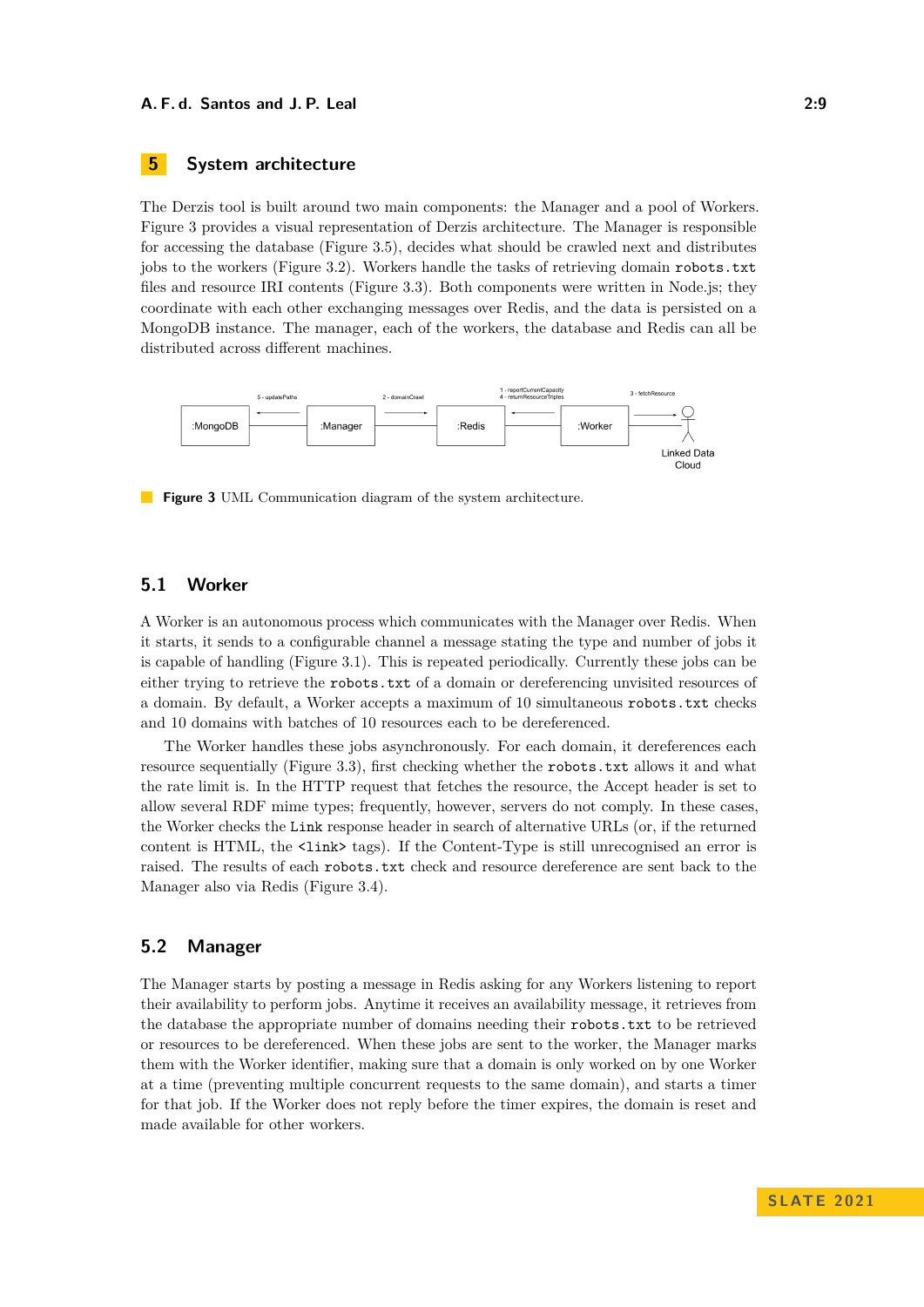#### **2:10 Derzis: A Path Aware Linked Data Crawler**

### <span id="page-9-0"></span>**6 Preliminary results**

Derzis is still in early stages of development. For the time being, we do not yet have comparisons of its performance against similar tools or using public benchmarks. Nevertheless, we have already results gathered by running it using a small set of seed resources (5 types of cheese gathered from DBPedia) and combinations of crawling parameters. These were obtained on a laptop with an Intel i7-6500U CPU 2.50GHz and 8GB of memory. The system was configured to spawn 3 workers, each capable of handling 10 robots.txt checks and 10 domains with 10 resources each to be dereferenced. Tables [3,](#page-9-1) [4](#page-9-2) and [5](#page-9-3) present these results.

<span id="page-9-1"></span>**Table 3** Total elapsed times for different combinations of *maxPathLength* and *maxPathProps*.

| Total elapsed<br>time |    | Maximum<br>path length |       |
|-----------------------|----|------------------------|-------|
|                       |    |                        |       |
| Maximum distinct      | 1  | 44s                    | 2h32m |
| properties            | ') |                        | 3h12m |

<span id="page-9-2"></span>**Table 4** Total dereferenced resources for different combinations of *maxPathLength* and *maxPath-Props*.

| Total dereferenced<br>resources | Maximum<br>path length |   |      |
|---------------------------------|------------------------|---|------|
|                                 |                        |   |      |
| Maximum distinct                |                        | 5 | 860  |
| properties                      | ٠,                     |   | 1135 |

<span id="page-9-3"></span>**Table 5** Total triples obtained for different combinations of *maxPathLength* and *maxPathProps*.

|                  | Maximum     |      |      |
|------------------|-------------|------|------|
| Total triples    | path length |      |      |
|                  |             |      |      |
| Maximum distinct |             | 1.7k | 510k |
| properties       | '2          |      | 744k |

The time required to run the crawler in each of these setups has been mostly dictated by DBPedia's Crawl-Delay directive, which imposes a 10 second delay between HTTP requests. Around 70% of triples in DBpedia connect resources using the property dbo:wikiPageWikiLink, which states that the Wikipedia page of the subject resource links to the Wikipedia page of the object resource. The property dbo:wikiPageUsesTemplate, which indicates that a Wikipedia pages has a infobox using a specific template, appears in 13% of the triples. More meaningful properties follow: dbo:birthPlace  $(4\%)$ , dbo:deathPlace  $(4\%)$ , rdfs:type  $(3\%)$  and owl:sameAs  $(3\%)$ . By comparison, in Wikidata, the most frequent property is  $http://schema.org/about/40%)$  $http://schema.org/about/40%)$  followed by <https://www.wikidata.org/wiki/Property:P31> (a Wikidata custom property similar to rdf:type,  $3\%$ ).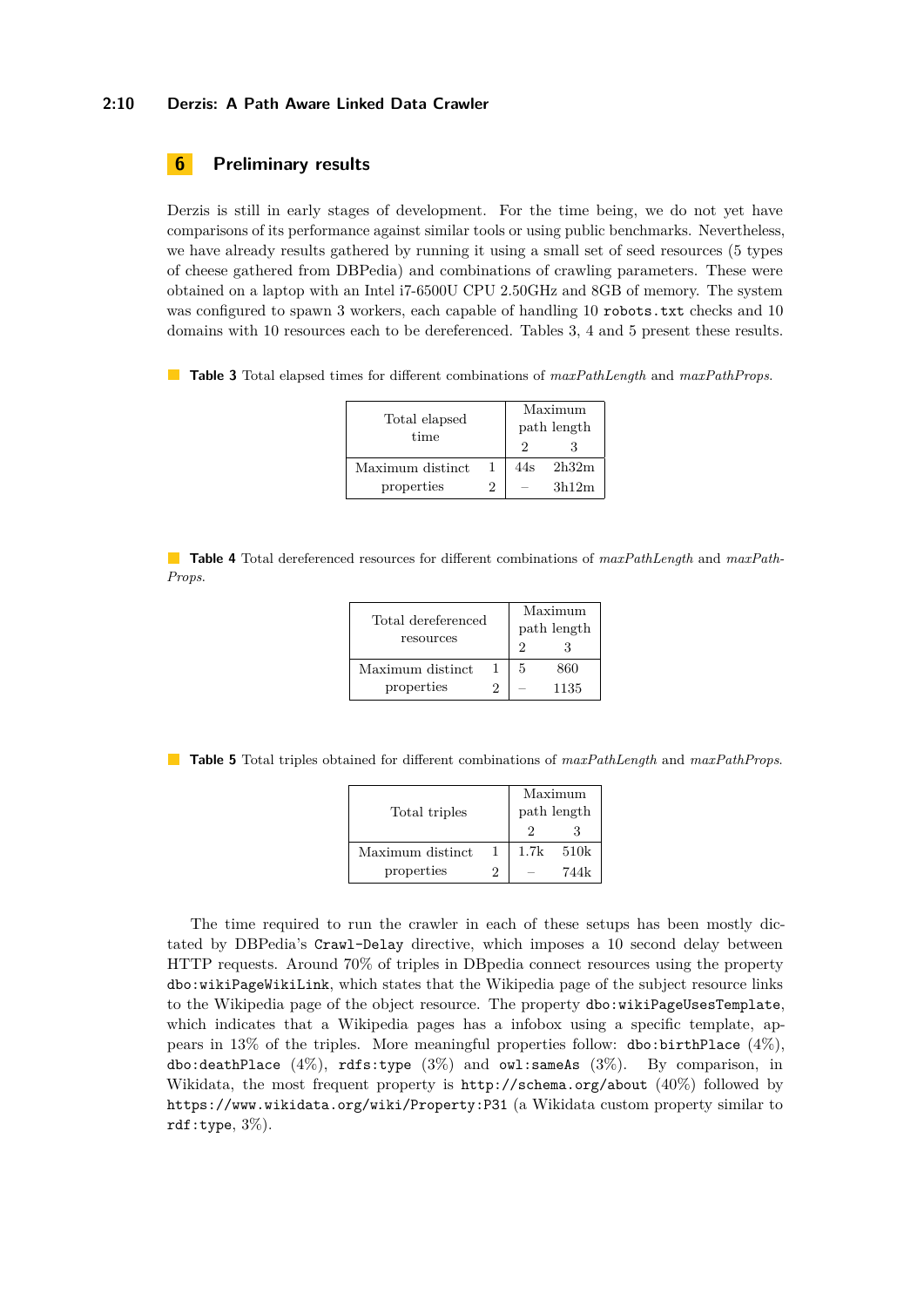### <span id="page-10-0"></span>**7 Future work**

We have planned several additional features for Derzis. Better error handling and other types of crawl limits are some examples. The indexes and queries performed to the MongoDB instance can also be improve. Given the small number of publicly available semantic web crawlers, and the distinct features presented by Derzis, we intend to make it easier to use by other people. Derzis is already open-source. However, usability and documentation needs to be improved. Real-time visualization tools to have an overview of the crawling process would also improve the overall experience.

Another focus of improvement is testing and evaluation. Derzis is currently lacking unit and integration tests. Additionally, real world experiments we have made with it so far are still only a proof of concept. We plan on evaluating Derzis using available benchmarks for SWCs and to perform our own comparisons against other SWCs.

Finally, Derzis was developed with the main motivation of being used in the broader context of implementing graph-based semantic measures. It addresses a need we have of being able to reduce semantic graph sizes keeping only the data relevant to a set of resources. We will continue to develop the larger system and evaluate Derzis in the context of this specific task.

# <span id="page-10-1"></span>**8 Conclusions**

The semantic web is a field of research with 20 years of existence. The early promise of a web understood by machines has not yet materialized. The large size of current knowledge graphs, the unreliable availability of queriable endpoints and the lack of universal vocabularies all contribute to this problem.

A semantic web crawler is capable of gathering semantic data using the linked data interface, a method of accessing the semantic web which is lighter for the clients and the servers. There have been several SWCs developed, but only a few are both publicly available and actively maintained. These tend to have in common a core set of features, such as limiting the depth of crawling, distributed architectures and complying with the Robots Exclusion Protocol. Other features such as requiring previous domain-knowledge, other types of crawl limits, customizable crawl priority or understanding RDFS and OWL basic constructs are present in specific crawlers.

Derzis is open source and available at <https://github.com/andrefs/derzis>. It presents as a distinctive feature the ability to reduce the crawled graph size. By keeping paths information during the crawling process, Derzis is able to limit the crawling to paths with a maximum number of distinct properties. This means that it can focus on more homogeneous paths, which provide more relevant information than heterogeneous ones. Additionally, Derzis does not dereference predicate resources, which usually provide information more relevant to the predicate than to the other elements of the triples.

#### **References**

- <span id="page-10-5"></span>**1** Punam Bedi, Anjali Thukral, Hema Banati, Abhishek Behl, and Varun Mendiratta. A multi-threaded semantic focused crawler. *Journal of Computer Science and Technology*, 27(6):1233–1242, 2012.
- <span id="page-10-4"></span>**2** Tim Berners-Lee. Linked Data – Design Issues, 2006. URL: [http://www.w3.org/](http://www.w3.org/DesignIssues/LinkedData.html) [DesignIssues/LinkedData.html](http://www.w3.org/DesignIssues/LinkedData.html).
- <span id="page-10-3"></span>**3** Tim Berners-Lee, James Hendler, and Ora Lassila. The Semantic Web. *Scientific american*, 284(5):34–43, 2001.
- <span id="page-10-2"></span>**4** Dan Brickley, Ramanathan V Guha, and Andrew Layman. Resource Description Framework (RDF) Schemas, 1998. URL: <https://www.w3.org/TR/1998/WD-rdf-schema-19980409/>.